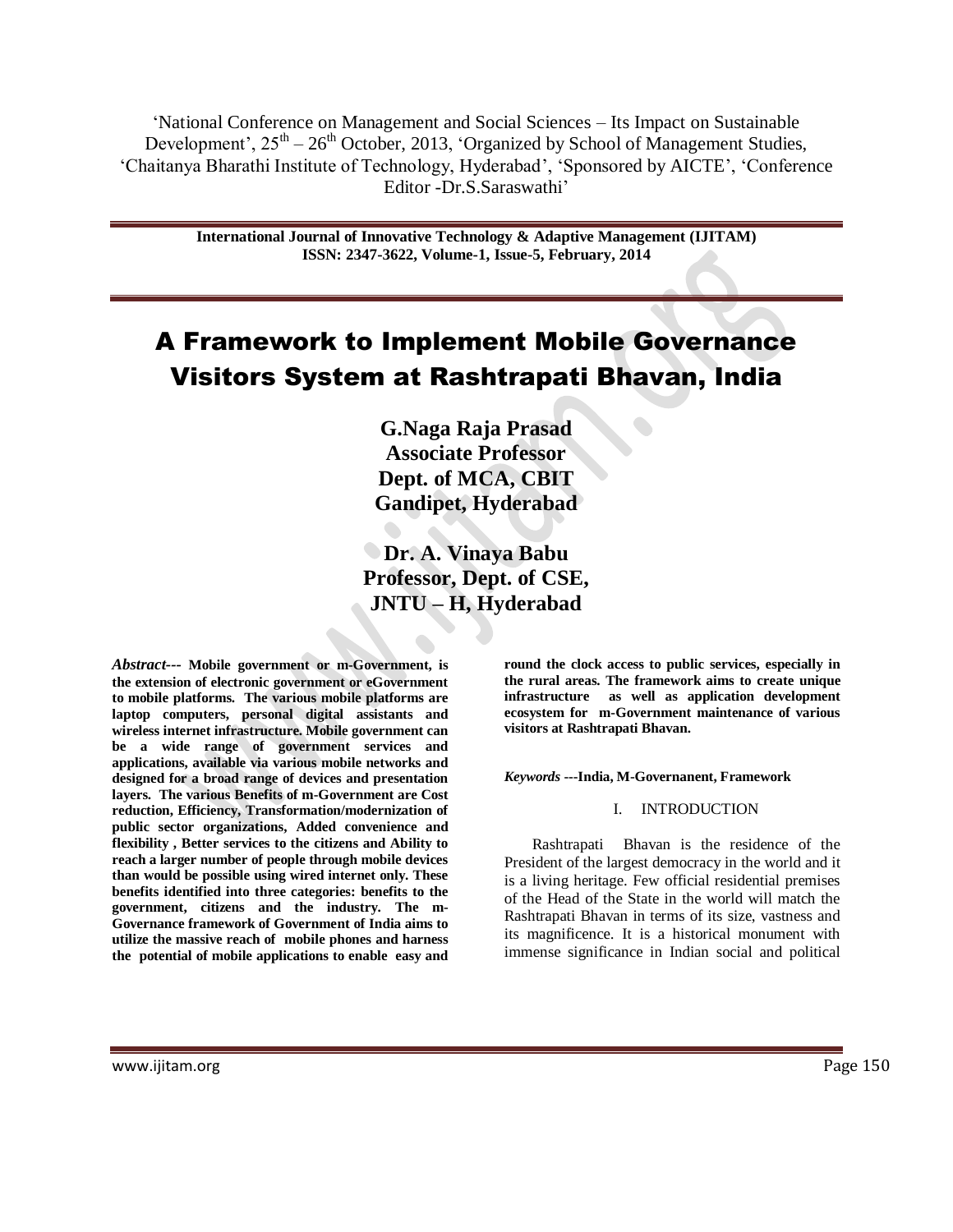life. It is open for public viewing on selected days with a view to educating the public on various aspects of its archaeological, historical and social significance.

A mobile app, short for mobile application or just app, is application software designed to run on smartphones, tablet computers and other mobile devices. Apps are usually available through application distribution platforms, which began appearing in 2008 and are typically operated by the owner of the mobile operating system, such as the Apple App Store, Google Play, Windows Phone Store, and BlackBerry App World. Some apps are free, while others must be bought. Usually, they are downloaded from the platform to a target device, such as an iPhone, BlackBerry, Android phone or Windows Phone, but sometimes they can be downloaded to laptops or desktop computers. For apps with a price, generally a percentage, 20-30%, goes to the distribution provider (such as iTunes), and the rest goes to the producer of the app. The same app can therefore cost the average Smartphone user a different price depending on whether they use iPhone, Android, or BlackBerry 10 devices.

The term "app" is a shortening of the term "application software". It has become very popular and in 2010 was listed as "Word of the Year" by the American Dialect Society. In 2009, technology columnist David Pogue said that newer smartphones could be nicknamed "app phones" to distinguish them from earlier less-sophisticated smartphones.

The popularity of mobile apps has continued to rise, as their usage has become increasingly prevalent across mobile phone users. This increase in usage is paralleled by a trend in usage, in that - originally mobile apps were created to serve as tools for work or communication. As usage of apps and app creation became more mainstream the focus of apps became primarily gaming and social media, now the mobile app has undergone a third change in focus and we are seeing a rise in what is termed; 'life-invading-apps' for example: the 2014 app "it's time to breath" tells users when to take a breath of precious air to prevent oxygen starvation or the equally ridiculous: "How

many wipes?" where users tell the app when they have excreted, and the relative size and the app relays how many wipes the user should give their behind.



According to market research firm Gartner, 102bn apps will be downloaded in 2013 (91% of them will be free) but they will still generate US\$26billion, up 44.4% on 2012's US\$18bn. An analyst report estimates that the app economy creates revenues of more than 10 billion Euros per year within the European Union, while over 529 thousand jobs have been created in EU28 states due to the growth of the app market.

## **2.0 PRESENT SYSTEM**

Earlier, Rashtrapati Bhavan was open to a limited number of people who used to send written requests for permission. Visits to Rashtrapati Bhavan were open on Mondays, Wednesdays, Fridays and Saturdays. The timings for the visits were from 0930 hrs to 1130 hrs and from 1430 hrs to 1600 hrs. This system was opaque, inefficient and out of bound for the common citizens. The President in his assumption speech mentioned our motto – ‗All for knowledge and knowledge for all.'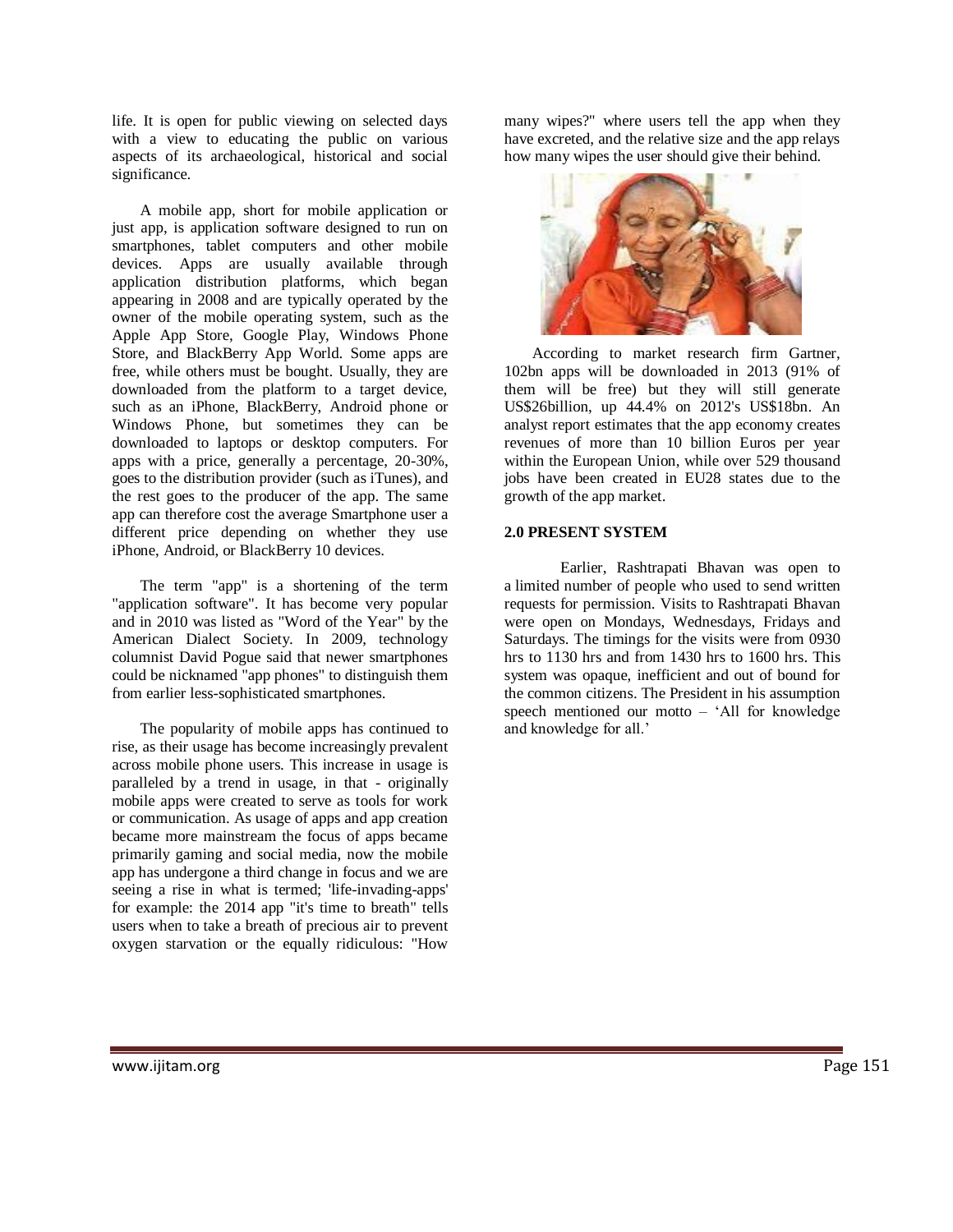Taking an inspiration from this philosophy, it was decided to make access to this institution transparent, easily accessible, and equitable for the citizens by using modern technology. The idea is to provide quality services to the citizens who want to visit the Rashtrapati Bhavan. With this ideal in mind, the E-Management of Visitors System (E-MVS) was launched. Rashtrapati Bhavan is probably the first Head of the State office to introduce online visitors' management system, which makes use of barcoded security systems for monitoring the visitors. The success of this initiative is inspired by the President's desire to bring this temple of democracy within the reach of common citizens and students.

The project was conceived to provide equitable access to the citizens with a unique experience for enhancing their knowledge about the Indian democratic system. The priorities of the project were to bring this living heritage to the younger generation. Date of launch of the system was 21st December, 2012. The first visit to Rashtrapati Bhavan through this system took place on 3rd January, 2013.



**Fig : Honourable Sri Pranab Mukherjee ,** The President of India

According to the President of India "I believe that a multi-pronged strategy involving technology development, new marketing methods, precision in farm operations and innovative policy instruments is required to ensure agricultural sustainability and food and livelihood security and I would stress the importance of due attention to modernising food storage and its distribution"

#### **3.0 RELATED WORK**



Fig : Apps in Mobile Phone

Today, mobile devices have become the indispensable part of our lives. A wide variety of services and tasks including banking, advertising, online payments, shopping and much more is accomplished with the help of mobile. These devices have become the soul of number of businesses. With the more mobile device appearance in the market and new mobile OS' the scope of mobile app development is increasing. Now, the question arises about the profitability of this development. If we look at the facts and figures about the paid and free applications then we can have a glimpse on some reports.

Mobile application development is defined as the set of varied processes and procedures engaged in writing software for small, wireless computing devices including smart phones or tablets. The process of developing mobile applications is considered the tricky job as one has to go along with the certain Smartphone or OS for the development procedure. At the time of cross-platform formatting, the task of creating compatibility for multiple devices and OS' is becomes more difficult.

It is an undeniable thing that whether it is any industry, business or developer involved in paid or free application development everyone urges to make money. **Mobile app development** can prove to be gainful with the support of following factors:

**Applications for Single and Cross-Platforms:** In terms of handling, single platform applications are rated better but able to work certain platform like an iPhone application.

Formatting of apps for cross-platforms is complex one as selection of accurate platforms and their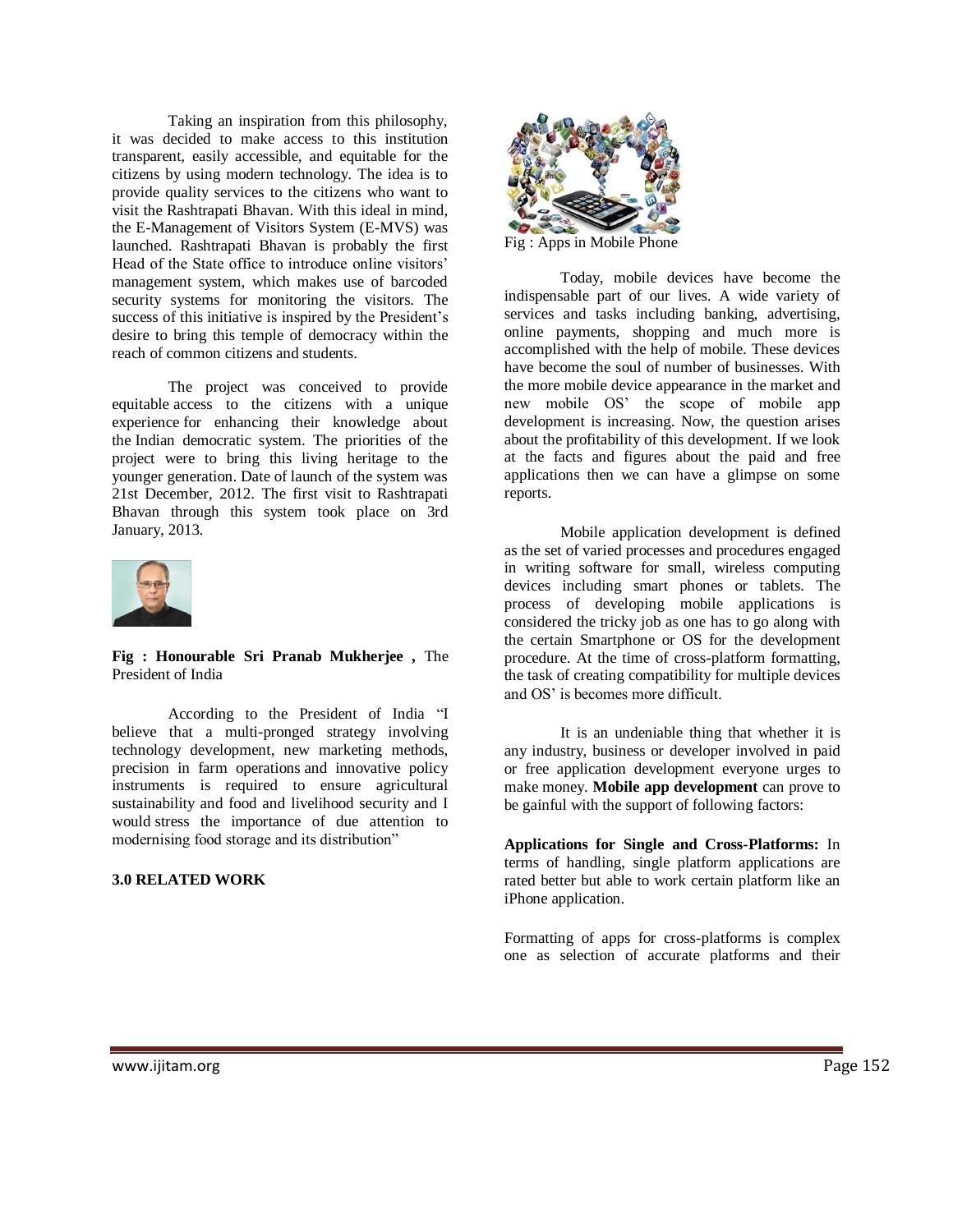implementation is really challenging. While, with the help of this method, you are sure to increase the access of your application among more and more users.

**Evaluation of the Cost and Profit of Mobile App Development:** Any standard pricing scheme has not been set for designing, development and implementation of a qualitative mobile application. The profit aspect also needs to be kept in mind as cost of development should be managed in such a manner that it is less than your profit.

**Free App is Stated as a Good Option to be Used in Mobile Advertising:** Mobile advertising is gaining its popularity day by day as it is very convenient to read ads as a text on a mobile phone. As per the predictions, mobile advertising is expected to hit \$5.4 billion by 2015. So, creating applications used in mobile advertising is an alluring deal for developers.

**More Clicks Can be Generated with Games and Other Entertainment Apps:** 300,000 iOS apps and the 200,000 Android applications fall under various categories including social, entertainment, games, etc have appeared with wonderful results. Thus, creating mobile applications for these areas is a deal of gain.

The USA.gov website, apps.usa.gov, is a good starting point for discovering more about mobile apps in government. The site currently lists 31 different apps, such as the FBI's Ten Most Wanted, FCC's Mobile Broadband Test, Find a Health Center (near you), UV Index (wherever you are), and Veteran's Affairs Mobile. These are just a small sampling, but give some indication of the range of interests, audiences, and features that government agencies provide via mobile devices.

This site only lists "mobile apps," which are applications designed for and deployed on specific mobile operating platforms and available (for free) through the app stores of these platforms. The other approach to mobile development is "mobile sites" that use standard code (HTML5, CSS3, JavaScript) and can "run" on nearly any mobile device just like a

website on a browser. There are pros and cons to each method. Many government agencies develop and deploy their mobile offerings via both methods— 511NY is one good example of this dual approach.

# **MOBILE STRATEGY FOR GOVERNMENT: FIVE KEY ELEMENTS**

- $\bullet$ The benefits of mobile extend beyond apps that enhance citizen services to policies, practices, and applications that improve an agency's workforce performance.
- Accept that mobile is everywhere and it's here to stay. Do not dismiss or delay your adoption of mobile technologies because "it's just the latest trend."
- Recognize that mobile is more than another delivery mechanism. Mobile brings a new set of capabilities – such as GPS location services, cameras, remote control, and testing – that can be leveraged to redefine how, what, when and where services are delivered.
- Address security, compliance, and identity management. Do not take shortcuts around the very real and possibly new security and compliance issues that the adoption of mobile raises.
- Evaluate mobile apps versus the mobile Web. If device features are not so critical, a mobile Web approach may be better and vice versa. But apps can also take more time, money, and resources to develop and deploy. Identifying why you are developing and for whom can help you decide.

# **4.0 PROPOSED SYSTEM**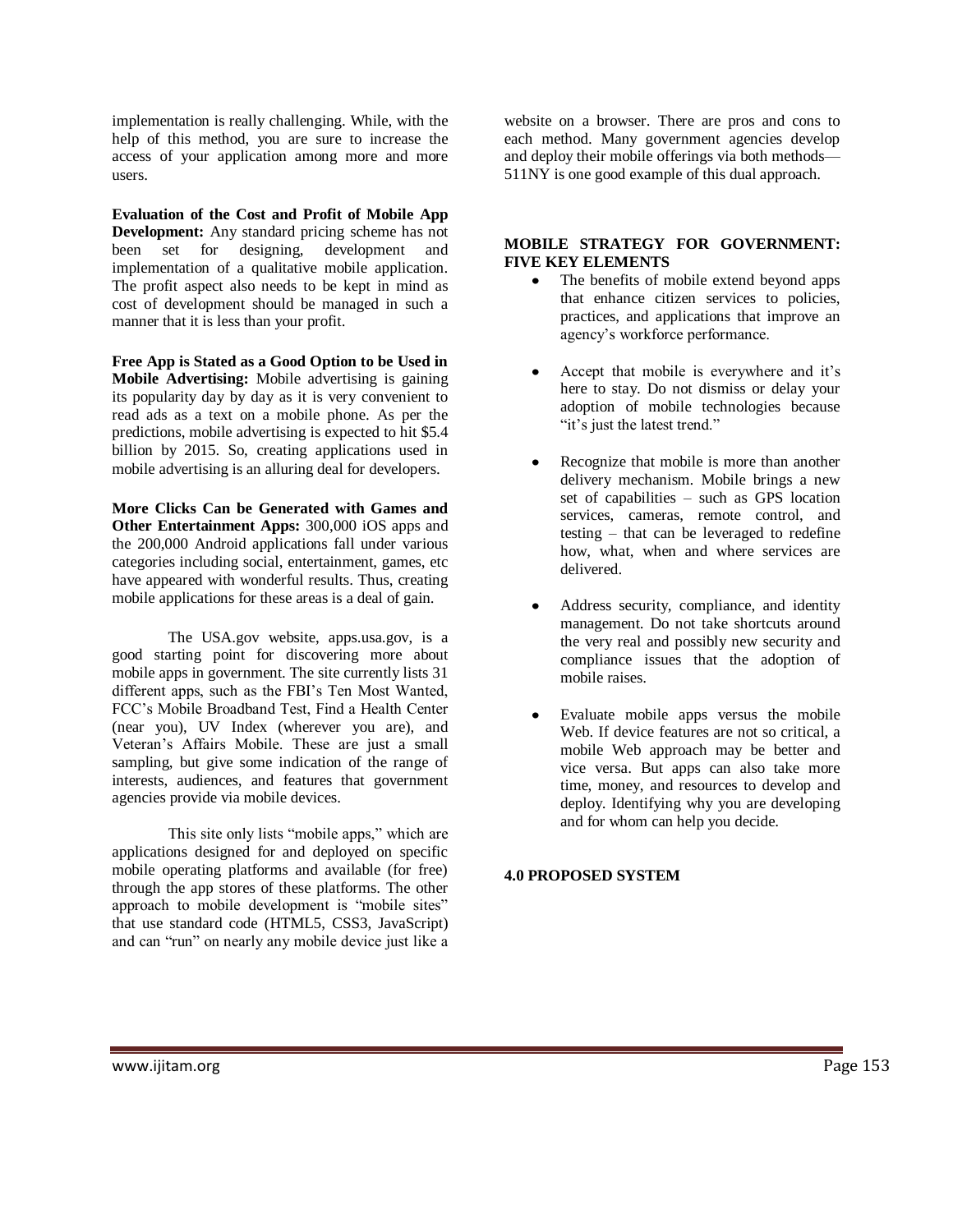

**Fig : Rapp in the Mobile Phone**

As part of National e-governance plan, Indian government has announced m-Governance framework that aims to utilize the massive reach of mobile phones and harness the potential of mobile applications to enable easy and round-the-clock access to public services, especially in the rural areas.

To ensure the adoption and implementation of the framework in a time-bound manner, the government will develop Mobile Services Delivery Gateway (MSDG), i.e. the core infrastructure for enabling the availability of public services through mobile devices. This will be developed and maintained by an appropriate agency within DIT. MSDG is proposed to be used as a shared infrastructure by the Central and State Government Departments and Agencies at nominal costs for delivering public services through mobile devices

To ensure successful implementation of the platform with requisite levels of security and redundancy, following actions will be taken:

**Content for Mobile Services**: Due to lower-bandwidth and smaller-screen characteristics of mobile devices, successful development and deployment of mGovernance will require development of separate mobile-ready content. Similarly, to meet the needs of all the potential users, the applications will need to be developed Framework for Mobile Governance in the relevant local languages for the various channels of delivery. Open standards and open source software, to the extent possible, will be used to ensure interoperability and affordability of the content and applications developed.

- **End User Interface**: End-user devices include landline phones, mobile phones, smart phones, personal digital assistants (PDAs), tablets, and laptops with wireless infrastructure. Mobile applications developed shall take into consideration appropriately the wireless-device interface issues, such as bandwidth limitations, micro-browser and micro-screen restrictions, memory and storage capacities, usability, etc.
- **Mobile Applications (Apps) Store:** A mobile applications (m-apps) store will be created to facilitate the process of development and deployment of suitable applications for delivery of public services through mobile devices. The m-apps store shall be integrated with the MSDG and it shall use the MSDG infrastructure for deployment of such applications. It is proposed that the store will be based upon service oriented architecture and cloud based technologies using open standards as far as practicable. The open platform will be developed and deployed in conjunction with the MSDG for making the additional value added services available to the users irrespective of the device or network operator used by them.
- **Application Programming Interfaces (APIs)** for Value-Added Services (VAS) providers: MSDG shall offer suitable APIs to VAS providers with appropriate terms and conditions to ensure interoperability and compliance with standards for development of applications for delivery of public services.
- **Mobile-Based Electronic Authentication of Users**: For electronic authentication of users for mobile-based public services, MSDG shall incorporate suitable